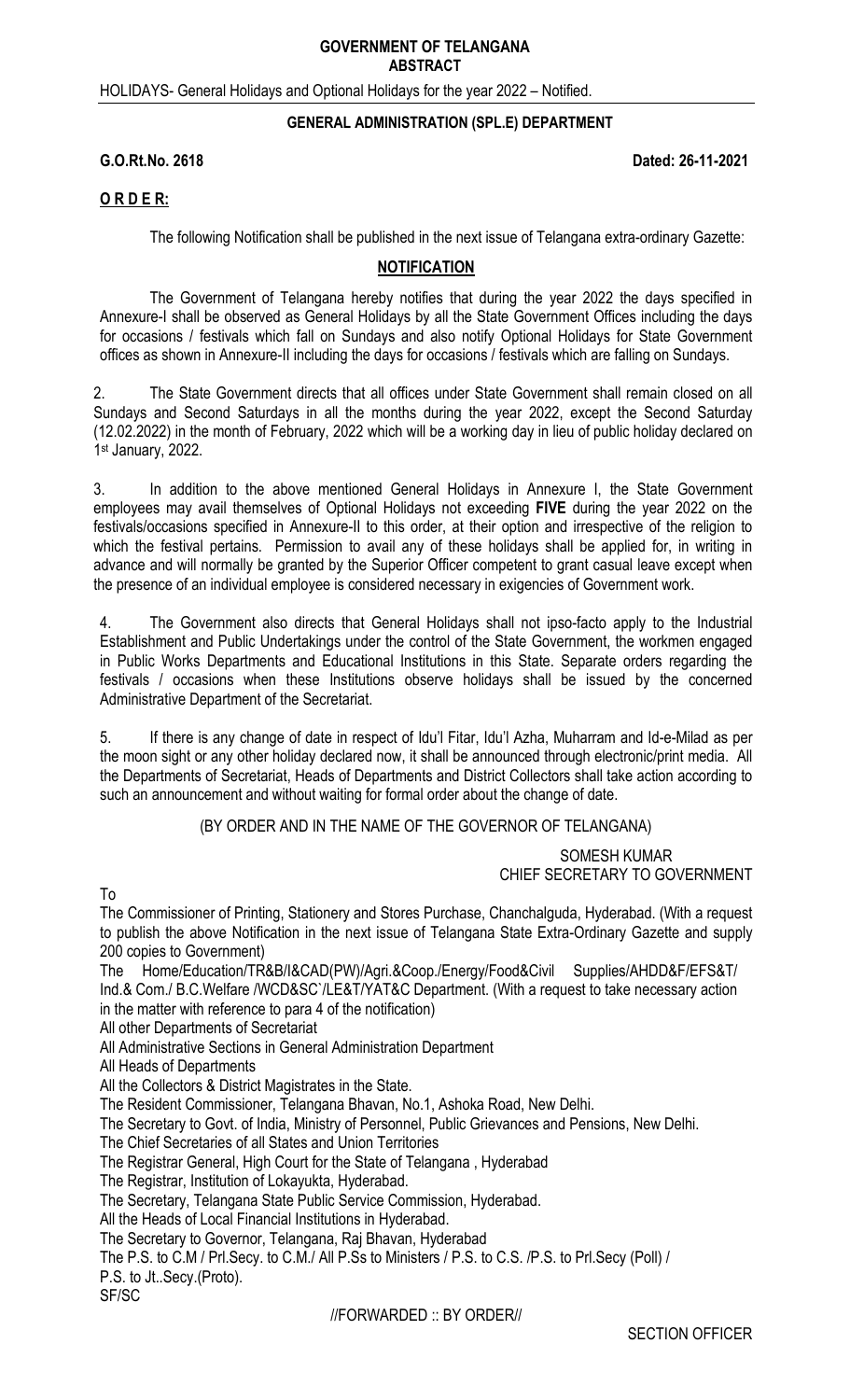| <b>GENERAL HOLIDAYS - 2022</b> |                                                    |             |                  |                              |  |  |
|--------------------------------|----------------------------------------------------|-------------|------------------|------------------------------|--|--|
| SI.<br>No.                     | <b>OCCASION/FESTIVAL</b>                           | <b>DATE</b> | <b>DAY</b>       | <b>SAKA-ERA</b>              |  |  |
| 1                              | <b>NEW YEAR DAY</b>                                | 01-01-2022  | <b>SATURDAY</b>  | <b>PAUSHA</b><br>11 - 1943   |  |  |
| $\overline{2}$                 | <b>BHOGI</b>                                       | 14-01-2022  | <b>FRIDAY</b>    | <b>PAUSHA</b><br>24 - 1943   |  |  |
| 3                              | SANKRANTI / PONGAL                                 | 15-01-2022  | <b>SATURDAY</b>  | <b>PAUSHA</b><br>25-1943     |  |  |
| 4                              | <b>REPUBLIC DAY</b>                                | 26-01-2022  | WEDNESDAY        | <b>MAGHA</b><br>06 - 1943    |  |  |
| 5                              | <b>MAHA SHIVARATRI</b>                             | 01-03-2022  | <b>TUESDAY</b>   | <b>PHALGUNA</b><br>10 - 1943 |  |  |
| 6                              | <b>HOLI</b>                                        | 18-03-2022  | <b>FRIDAY</b>    | <b>PHALGUNA</b><br>27-1943   |  |  |
| 7                              | <b>UGADI</b>                                       | 02-04-2022  | <b>SATURDAY</b>  | <b>CHAITHRA</b><br>12 - 1944 |  |  |
| 8                              | <b>BABU JAGJIVAN RAM'S</b><br><b>BIRTHDAY</b>      | 05-04-2022  | <b>TUESDAY</b>   | <b>CHAITHRA</b><br>15 - 1944 |  |  |
| 9                              | <b>SRI RAMA NAVAMI</b>                             | 10-04-2022  | <b>SUNDAY</b>    | <b>CHAITHRA</b><br>20 - 1944 |  |  |
| 10                             | DR.B.R. AMBEDKAR'S<br><b>BIRTHDAY</b>              | 14-04-2022  | <b>THURSDAY</b>  | <b>CHAITHRA</b><br>24-1944   |  |  |
| 11                             | <b>GOOD FRIDAY</b>                                 | 15-04-2022  | <b>FRIDAY</b>    | <b>CHAITHRA</b><br>25-1944   |  |  |
| 12                             | EID UL FITR (RAMZAN)                               | 03-05-2022  | <b>TUESDAY</b>   | <b>VAISAKHA</b><br>13-1944   |  |  |
| 13                             | <b>FOLLOWING DAY OF</b><br><b>RAMZAN</b>           | 04-05-2022  | WEDNESDAY        | <b>VAISAKHA</b><br>14-1944   |  |  |
| 14                             | EIDUL AZHA (BAKRID)                                | 10-07-2022  | <b>SUNDAY</b>    | ASHADHA<br>19-1944           |  |  |
| 15                             | <b>BONALU</b>                                      | 25-07-2022  | <b>MONDAY</b>    | <b>SRAVANA</b><br>03-1944    |  |  |
| 16                             | SHAHADAT IMAM HUSSAIN<br>(R.A) 10th MOHARAM        | 09-08-2022  | <b>TUESDAY</b>   | <b>SRAVANA</b><br>18-1944    |  |  |
| 17                             | <b>INDEPENDENCE DAY</b>                            | 15-08-2022  | <b>MONDAY</b>    | <b>SRAVANA</b><br>24-1944    |  |  |
| 18                             | SRI KRISHNA ASTAMI<br>(as per Srivaishnava Agamam) | 20-08-2022  | <b>SATURDAY</b>  | <b>SRAVANA</b><br>29-1944    |  |  |
| 19                             | <b>VINAYAKA CHAVITHI</b>                           | 31-08-2022  | <b>WEDNESDAY</b> | <b>BHADRA</b><br>09-1944     |  |  |
| 20                             | BATHUKAMMA STARTING<br>DAY.                        | 25-09-2022  | <b>SUNDAY</b>    | <b>ASVINA</b><br>03-1944     |  |  |
| 21                             | <b>MAHATMA GANDHI</b><br><b>JAYANTHI</b>           | 02-10-2022  | <b>SUNDAY</b>    | <b>ASVINA</b><br>10-1944     |  |  |
| 22                             | <b>VIJAYA DASAMI</b>                               | 05-10-2022  | WEDNESDAY        | <b>ASVINA</b><br>13-1944     |  |  |
| 23                             | FOLLOWING DAY OF<br><b>VIJAYA DASAMI</b>           | 06-10-2022  | THURSDAY         | <b>ASVINA</b><br>14-1944     |  |  |
| 24                             | EID MILADUN NABI                                   | 09-10-2022  | <b>SUNDAY</b>    | <b>ASVINA</b><br>17-1944     |  |  |
| 25                             | DEEPAVALI                                          | 25-10-2022  | <b>TUESDAY</b>   | <b>KARTIKA</b><br>03-1944    |  |  |
| 26                             | KARTIKA PURNIMA /<br><b>GURU NANAK'S BIRTHDAY</b>  | 08-11-2022  | <b>TUESDAY</b>   | <b>KARTIKA</b><br>17-1944    |  |  |
| 27                             | <b>CHRISTMAS</b>                                   | 25-12-2022  | <b>SUNDAY</b>    | <b>PAUSHA</b><br>04 - 1944   |  |  |
| 28                             | <b>BOXING DAY</b>                                  | 26-12-2022  | <b>MONDAY</b>    | <b>PAUSHA</b><br>05-1944     |  |  |

Note:- 12<sup>th</sup> February, 2022 (Second Saturday) is working day in lieu of public holiday declared on 1st January, 2022

//TRUE:: EXTRACT//

SECTION OFFICER